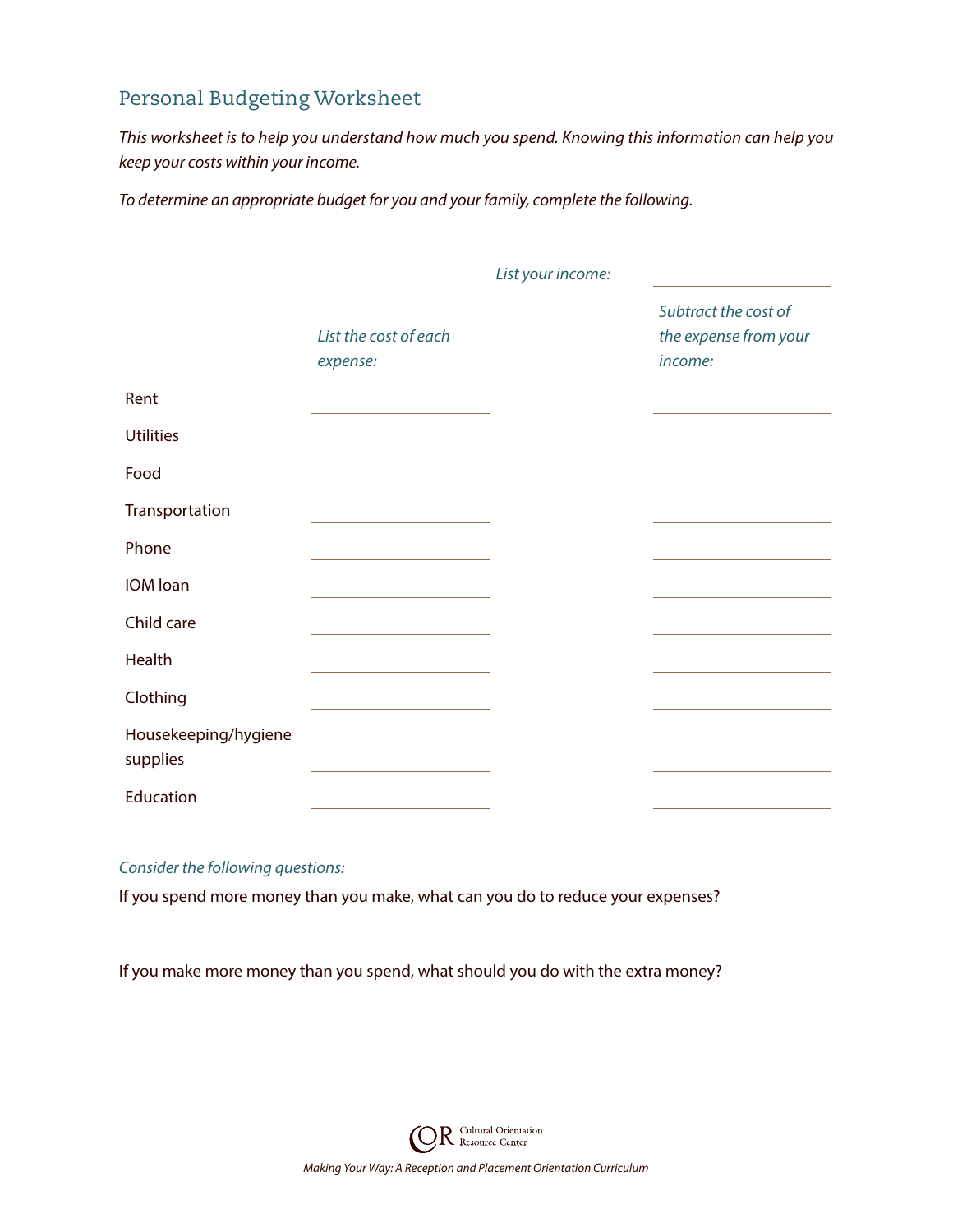## Budgeting and Personal Finance Unit Vocabulary Worksheet 1

*Directions: Match the words on the left to the pictures on the right. The first one is done for you.*